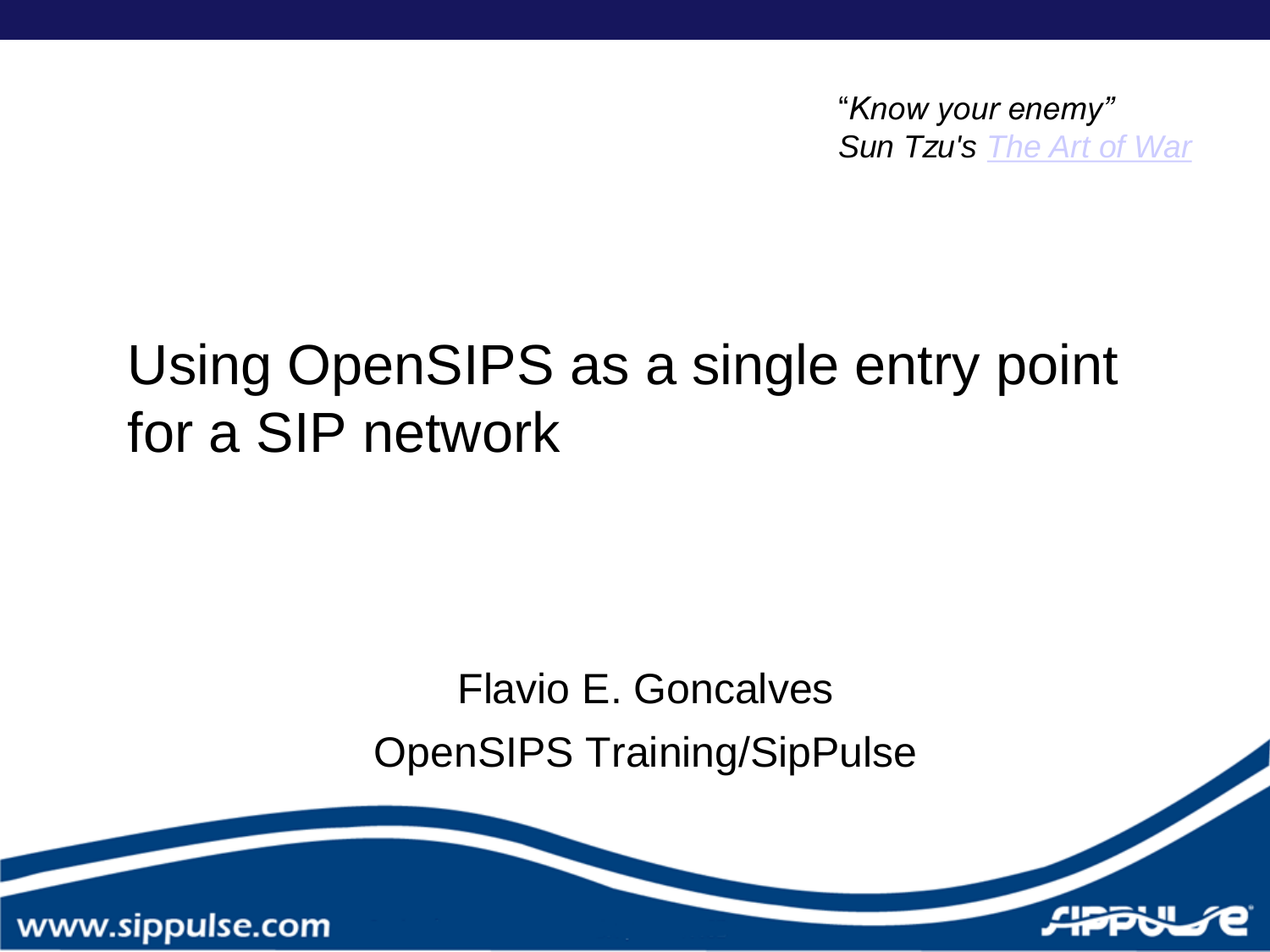#### About me

www.sippulse.com

Author of the book – "Building Telephony Systems with OpenSIPS"

CEO of SipPulse, [www.sippulse.com,](http://www.sippulse.com/) a turnkey OpenSIPS solution for Telcos and Hosted PBX.

Member of the OpenSIPS foundation.

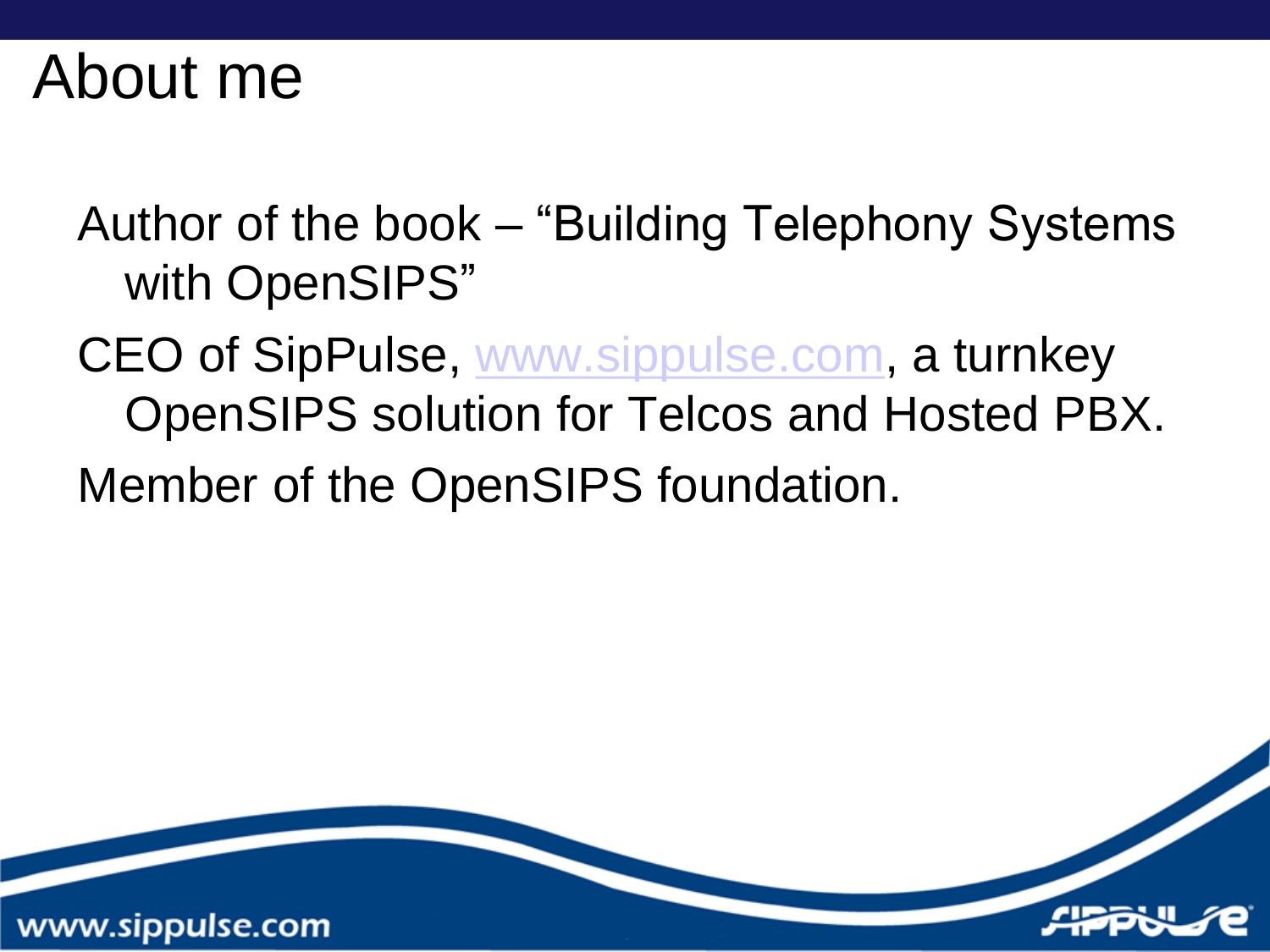

#### System Configuration

Domains **Profiles Regular Expression** Dial Plan Management Dial Plan **System Administrators System Components** Servers RTP **System Configuration** 



#### Dymanic Routing

Providers Gateways Gateways List **Rules** Rules Management **Hunt Group Time Routing** DID configuration DID's Import Prefix To Domain



Recorder **Recorder Settings** Search Recordings



ъU

#### Manage Subscribers

Subscribers **Subscribers Management** Add Credit Recharge Credit Log **IP Authentication** 

#### Reports

Call Detail Records Outgoing Call Detail Records Incoming Call Detail Records (Gateway) **Summary by Providers Subscriber Missed Calls Timeout Calls** Reason for Shutdown **Rentability By Resellers Rentability By Providers** Rentability By Account Code Rentability By Route



Trunks

Areas of Matrix Non-Geographic Codes Cadup **Tariffs Plan Detraf** 



Monitoring

Dashboard Sip Trace Gateway's ASR Subscriber's ASR Gateway's CFR



#### **Resellers**

**Reseller Definition** Add Credit Recharge Credit Log



#### **Schedule Tasks**

Schedule a new Task **History of Scheduled Tasks** 

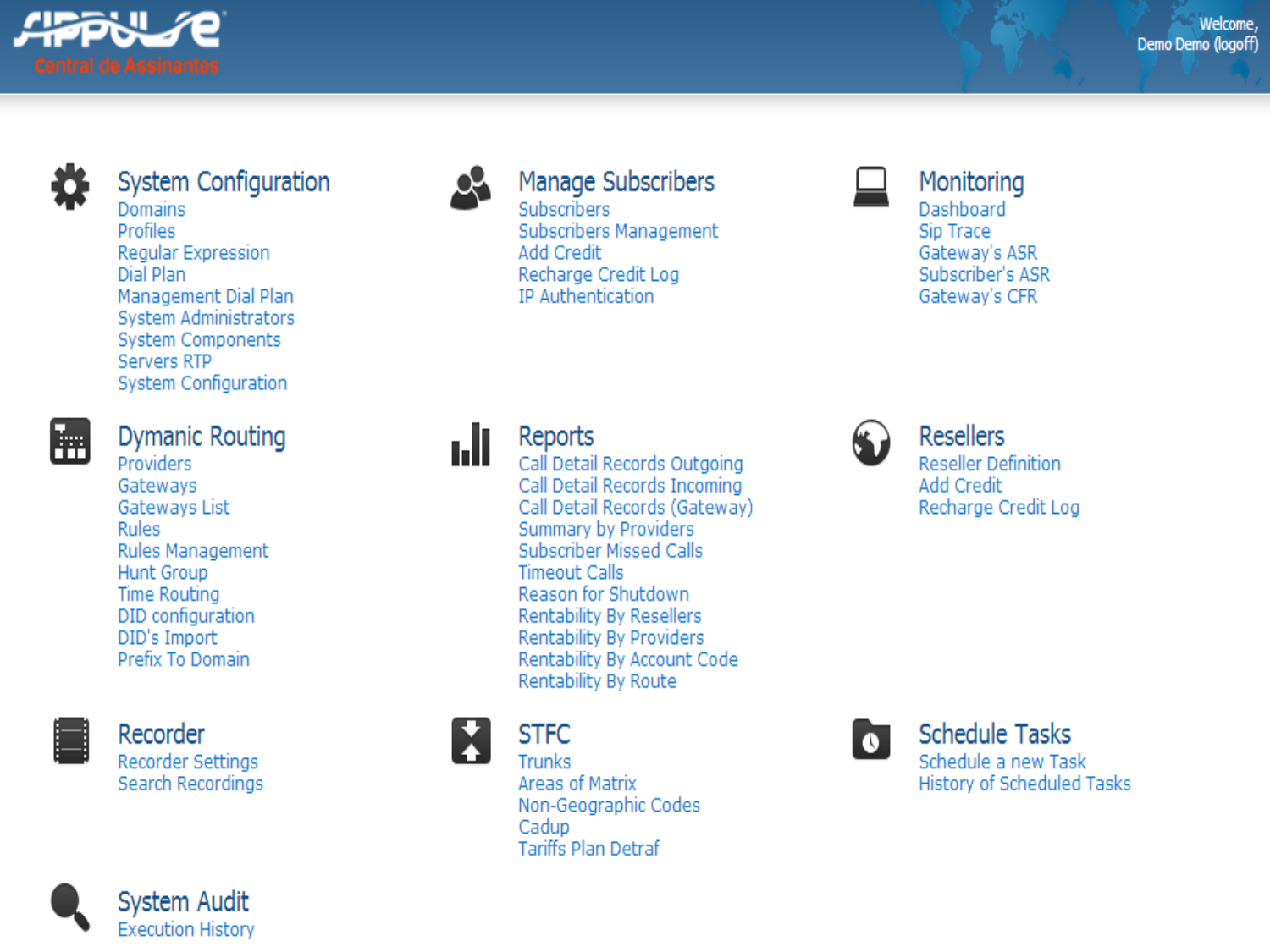#### Agenda

- 1. Strategies to protect a SIP network
- 2. How to handle SIP
- 3. Handling Internal and External Users
- 4. How to handle RTP
- 5. Extra measures for fraud prevention

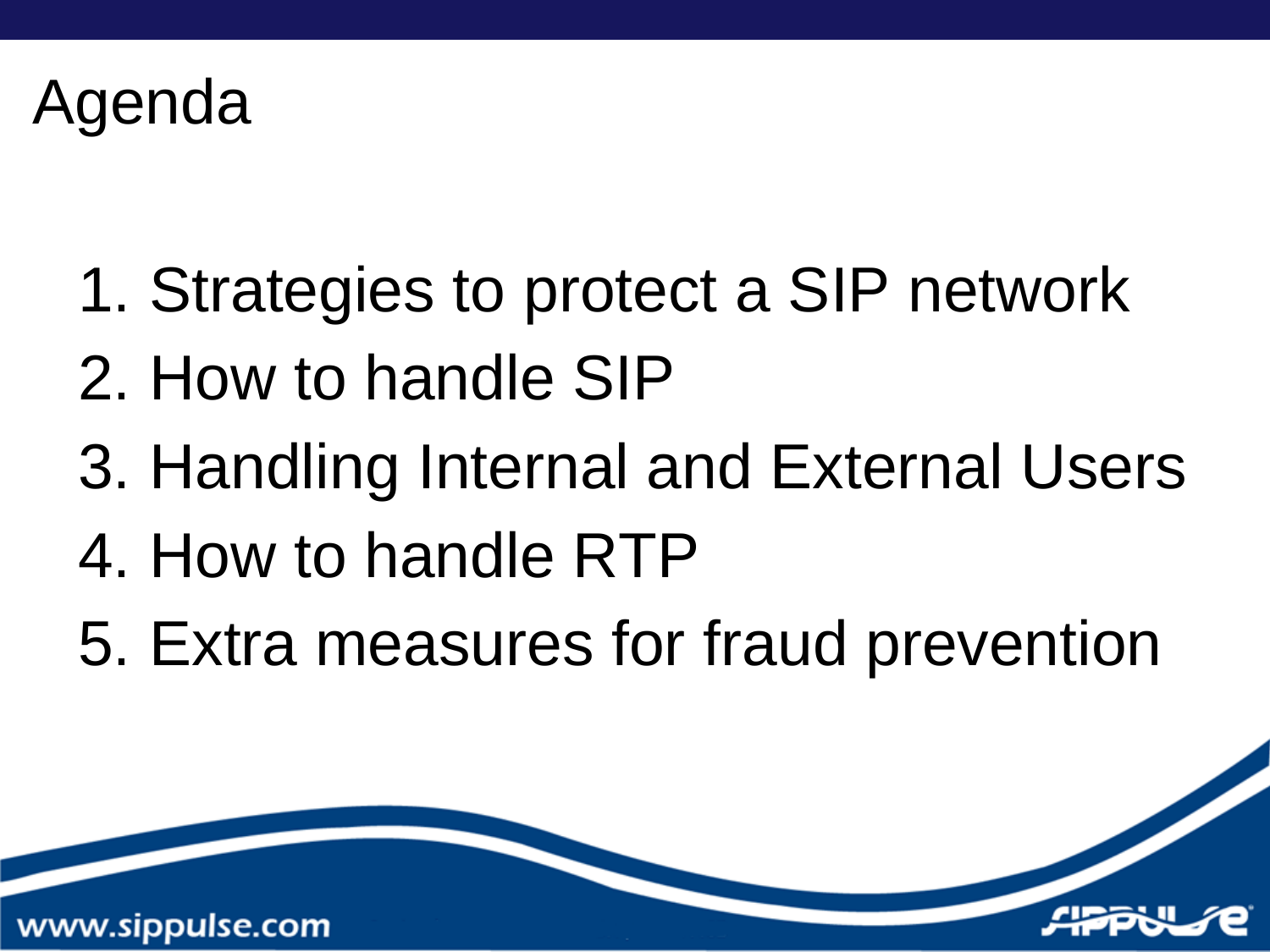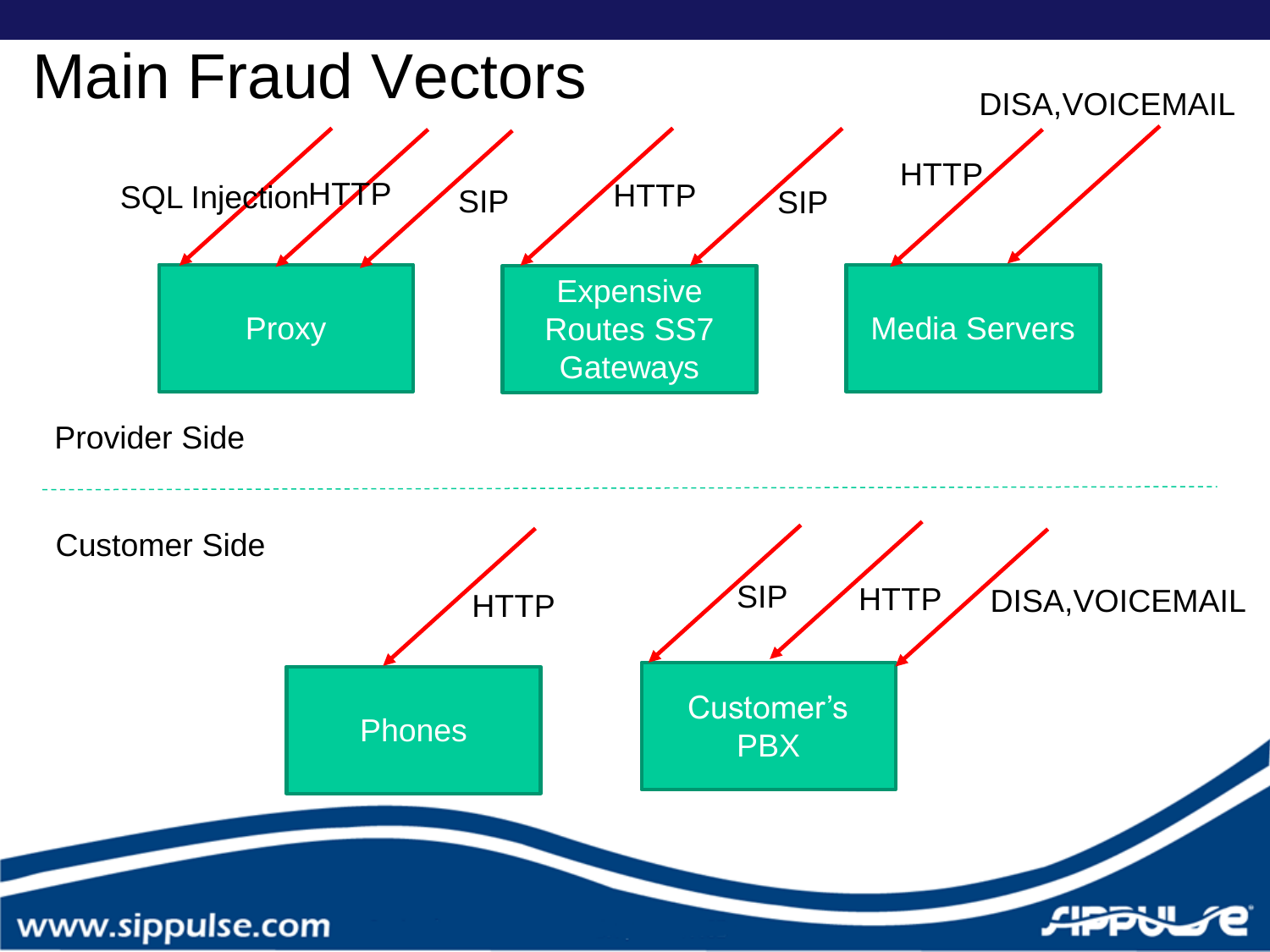### Using OpenSIPS as a single entry point

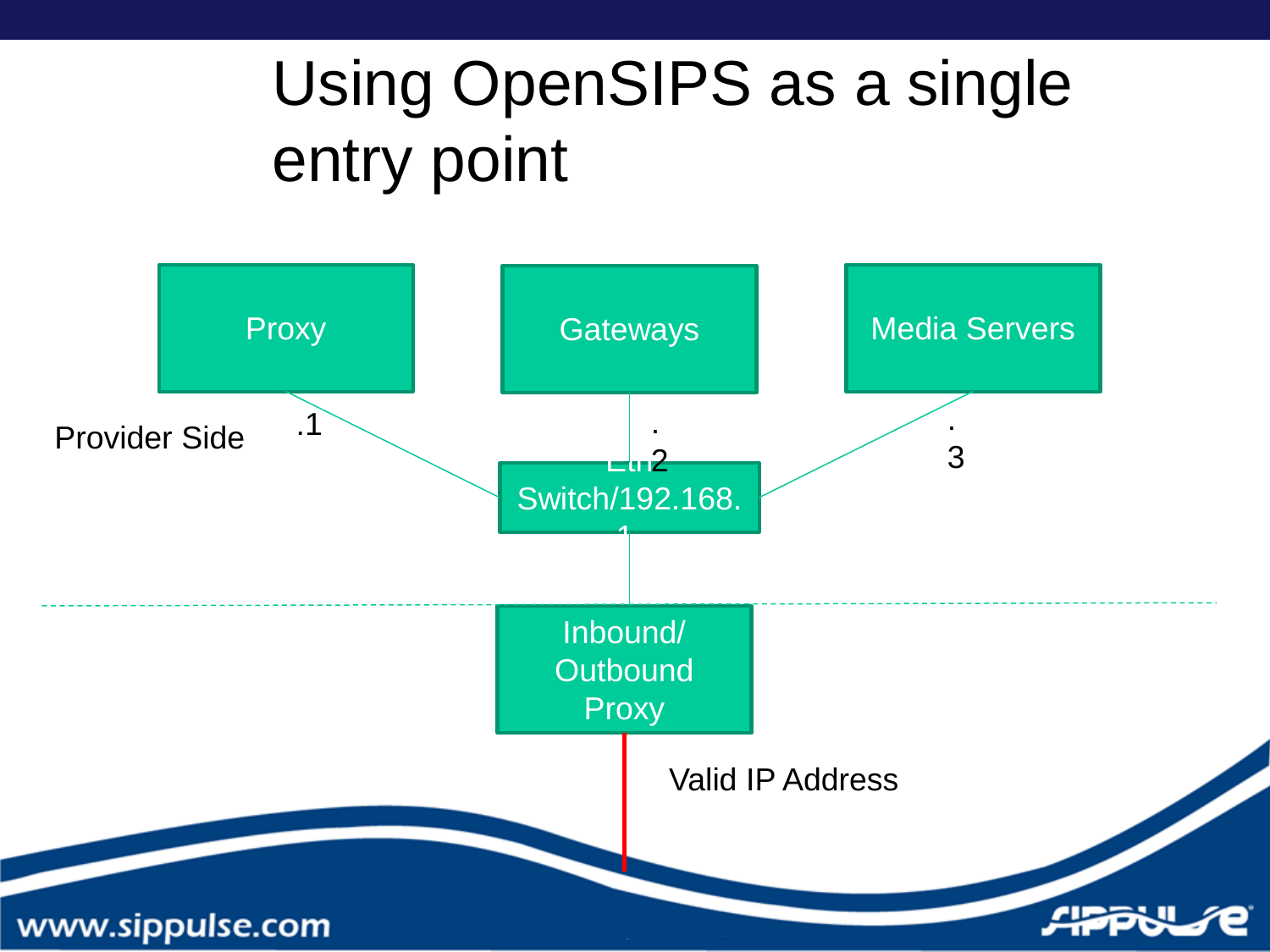### Let's Split the Problem!

# SIP / RTP

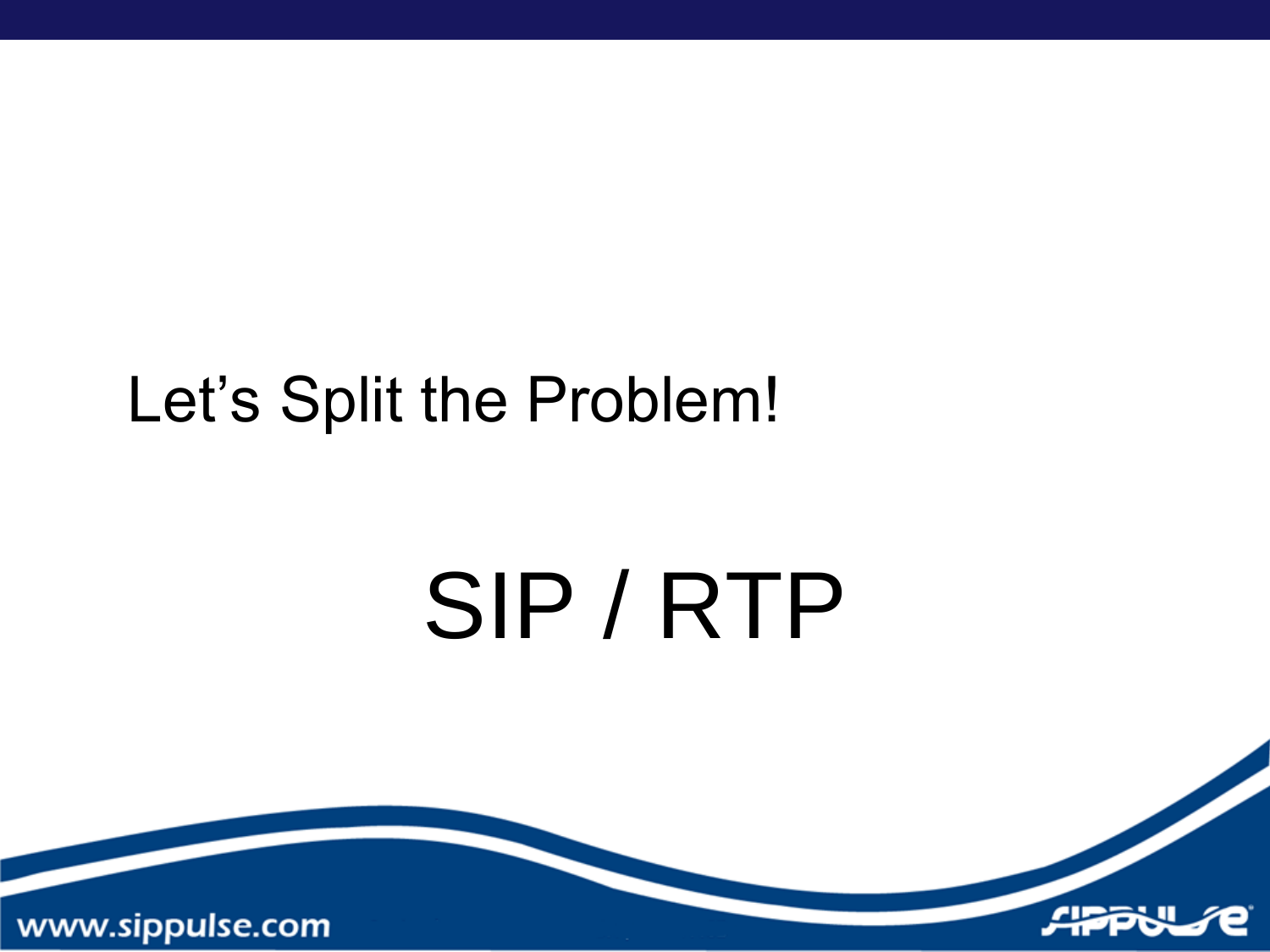### Solving the SIP Problem INVITE Outbound to Inbound

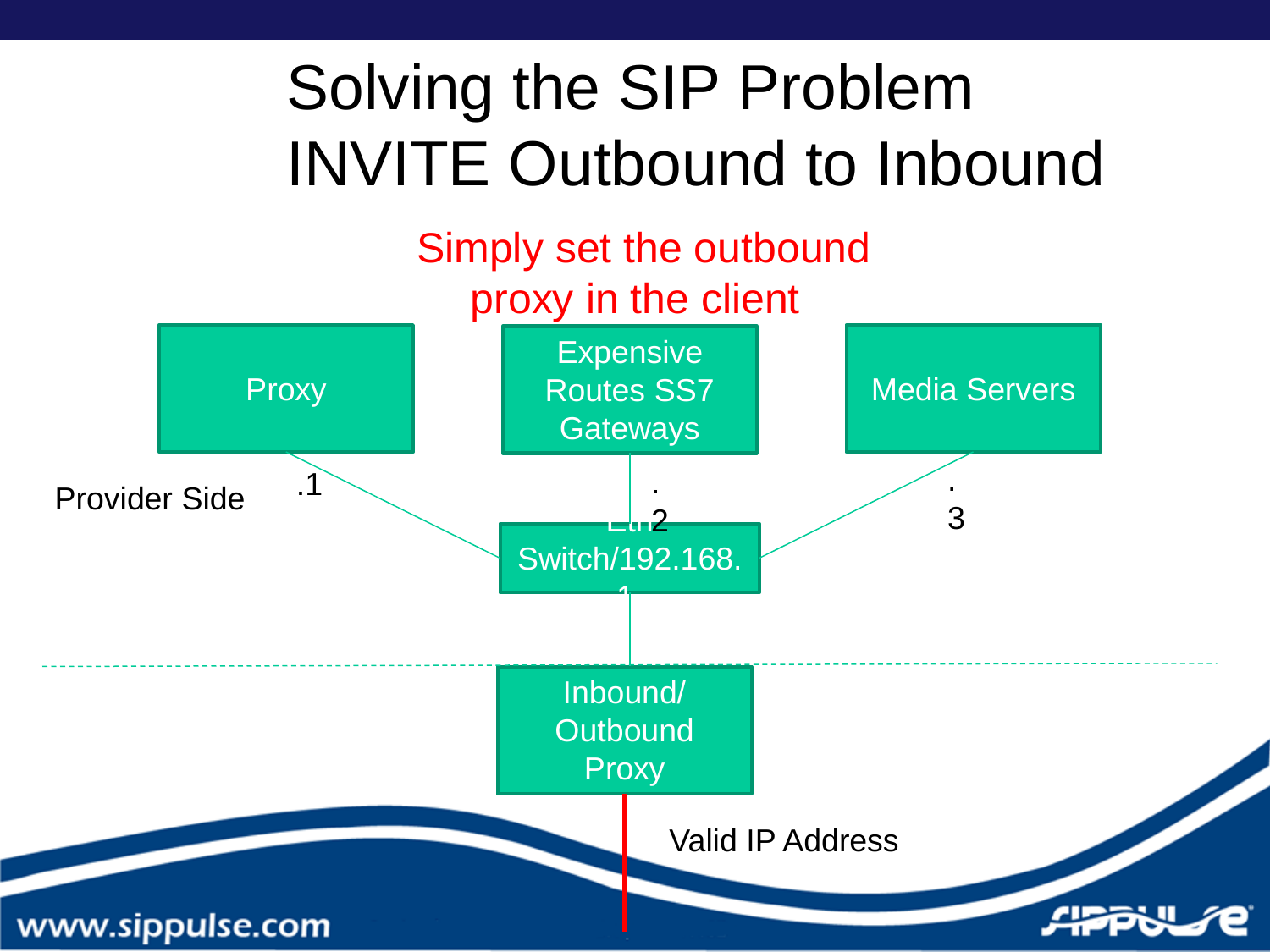#### Calling a user registered from the outside

How to force the delivery over the outbound proxy? Which address do you have in the location table?

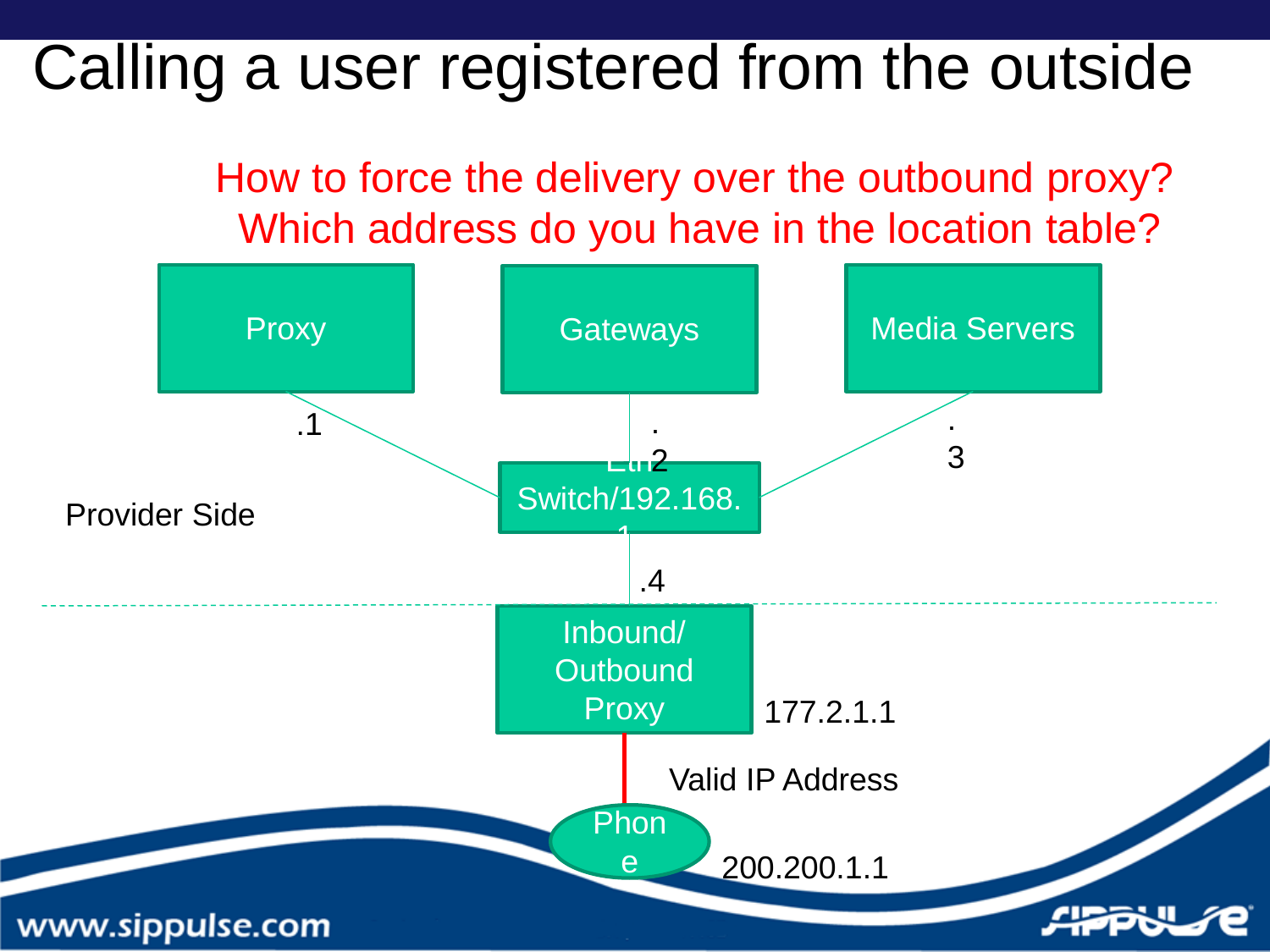### PATH

www.sippulse.com

AOR:: 4733800000@dev.sippulse.com Contact:: sip:4733800000@192.168.255.1:16422;rinstance=822b066c35fedb81;nat=yes Q= Expires:: 3479 Callid:: ZTQ1NDE0ZWEyYzY2M2MxMGVhOWI0MWU5NWFiOWJhZTM Cseq:: 2 User-agent:: Bria 3 release 3.5.5 stamp 71238 Path:: <sip:192.168.254.129;r2=on;lr>,<sip:192.168.255.134;r2=on;lr> State:: CS\_SYNC Flags:: 0 Cflags:: Socket:: udp:192.168.254.135:5060 Methods:: 5951

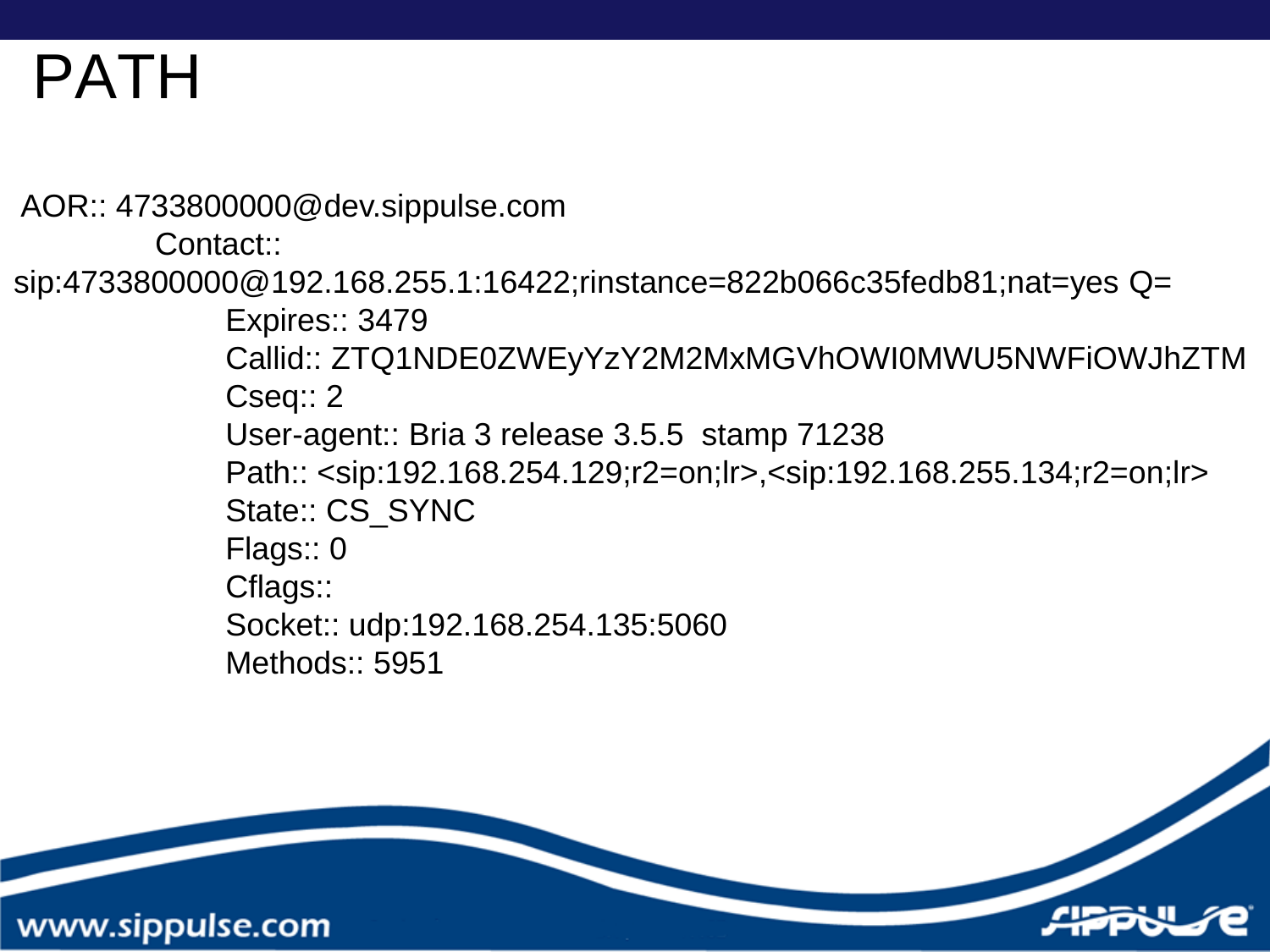### PATH Module

www.sippulse.com

Path Module OpenSIPS – Path Module Asterisk - (12 Only) FreeSwitch – Yes, Using fs\_path

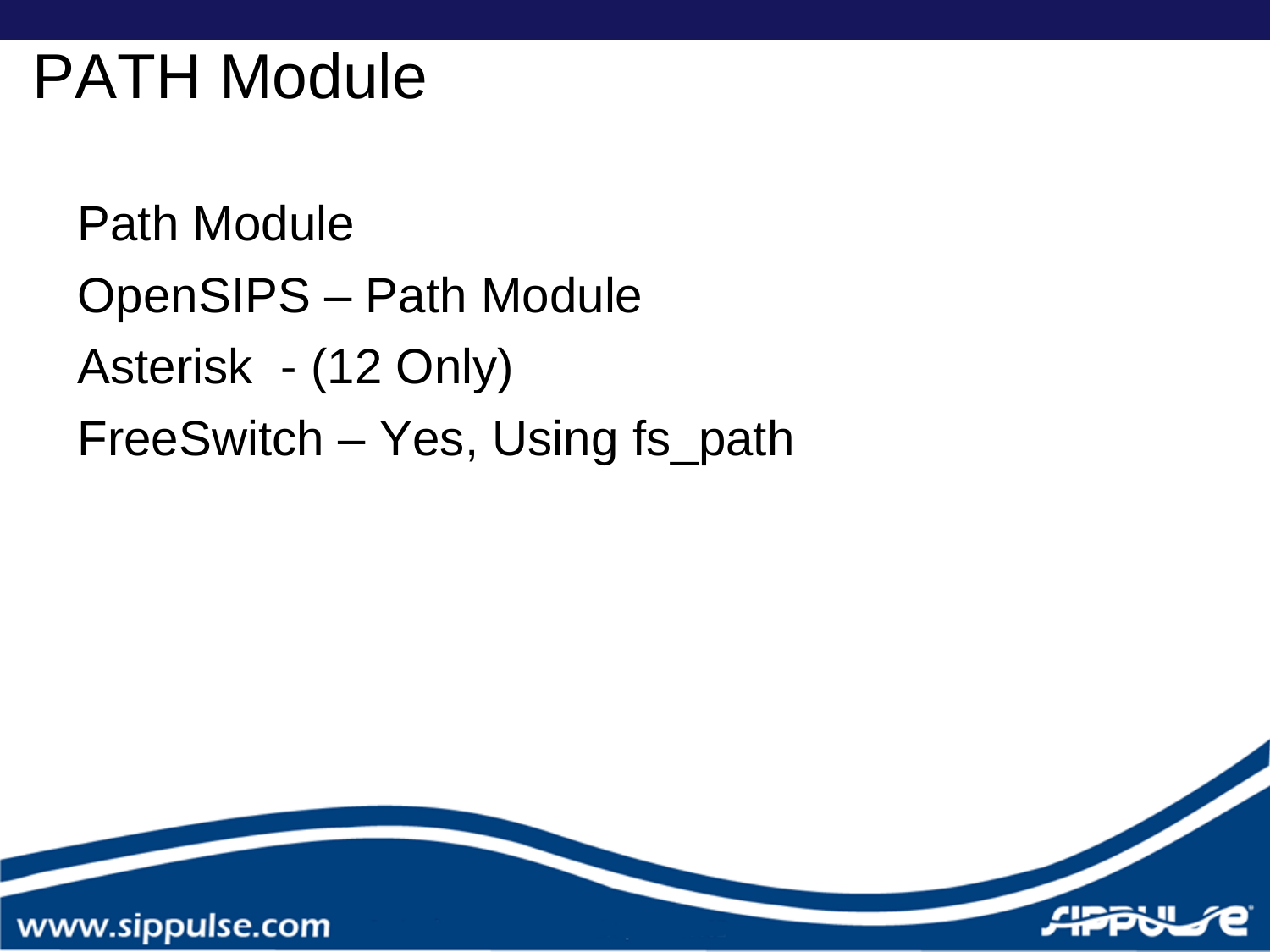

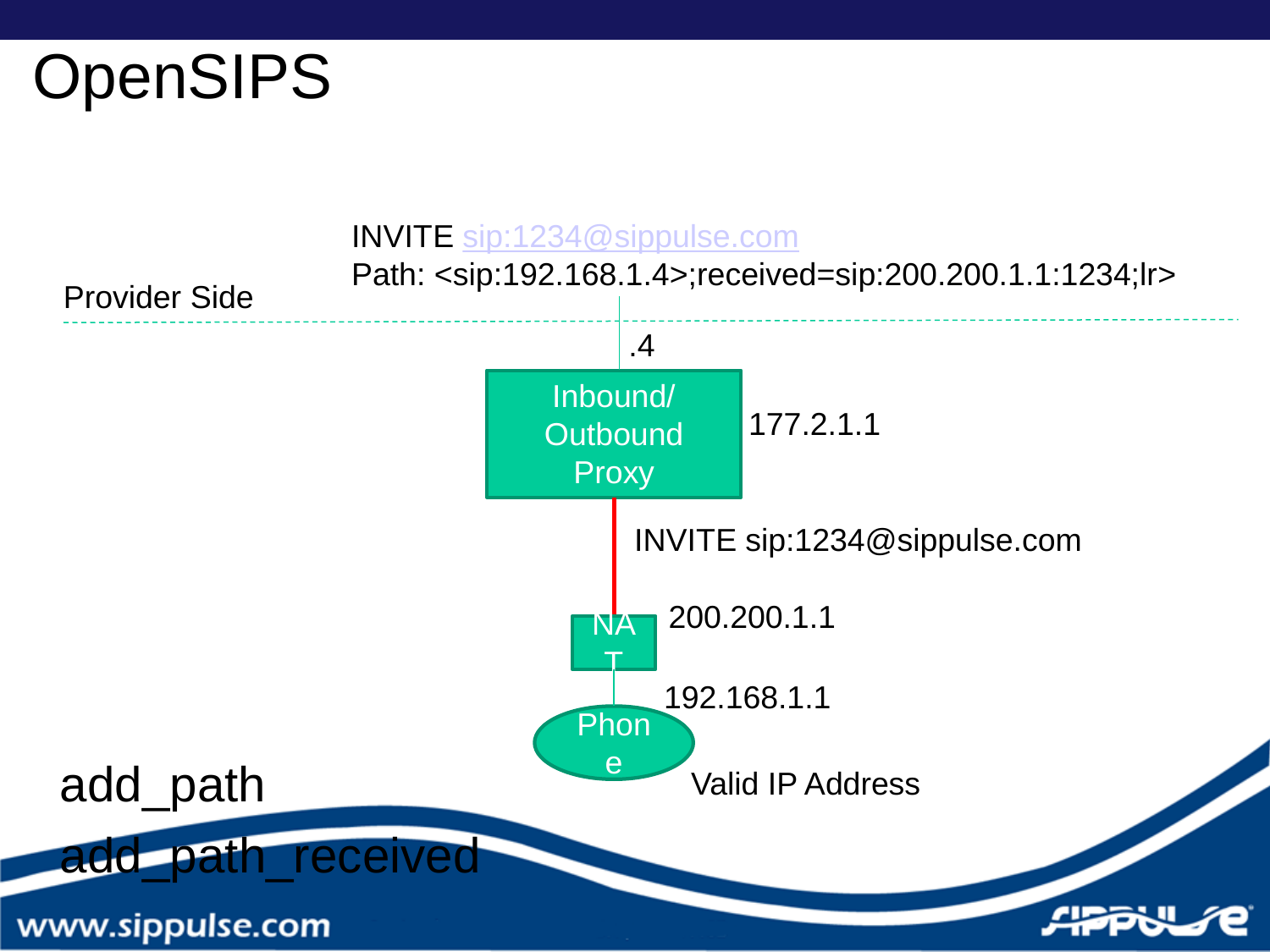#### Path: <sip:192.168.255.134;r2=on;lr>. X-SOURCE-URI: sip:192.168.255.1:16422;transport=udp.

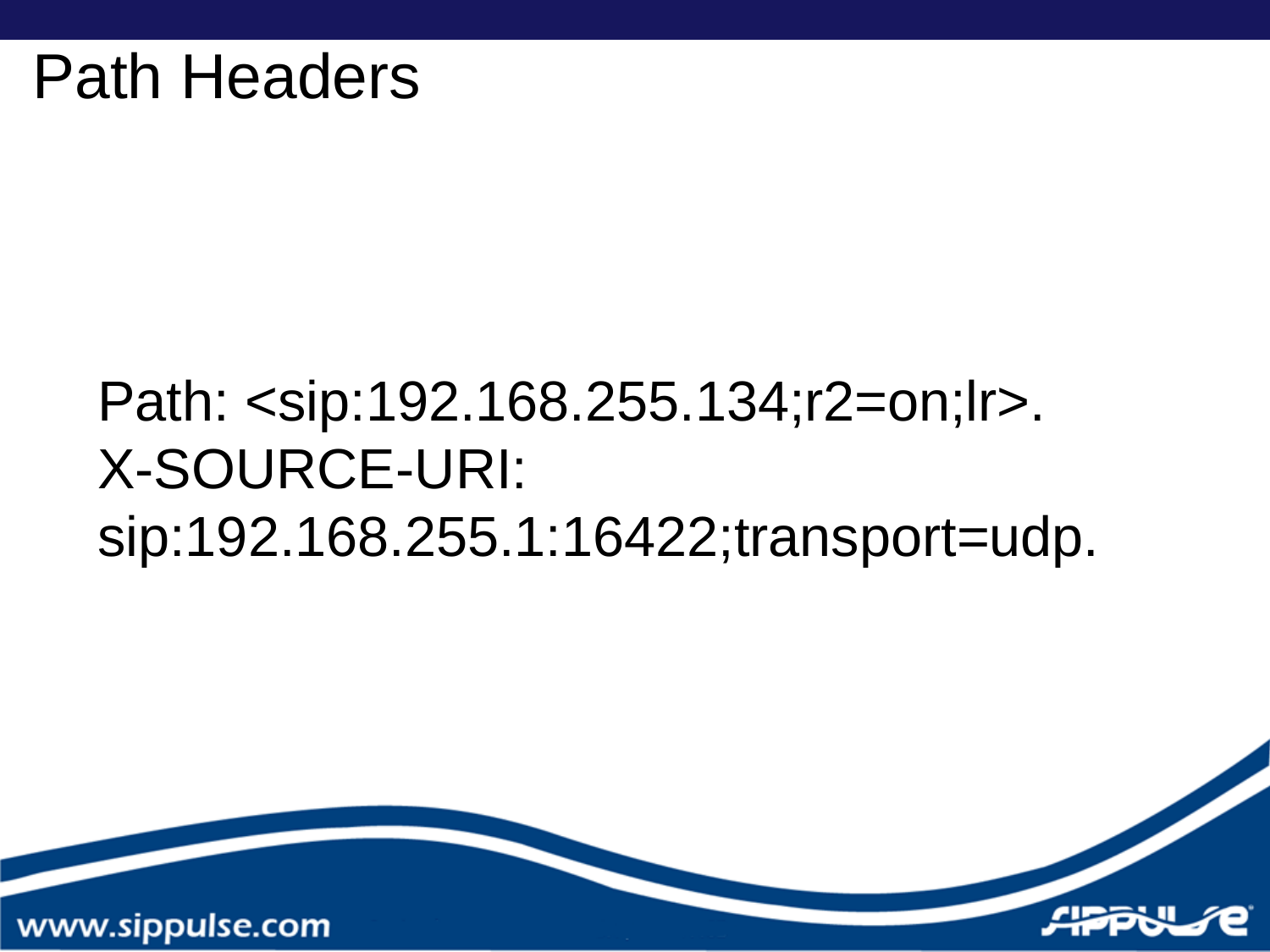### Solving the RTP Problem

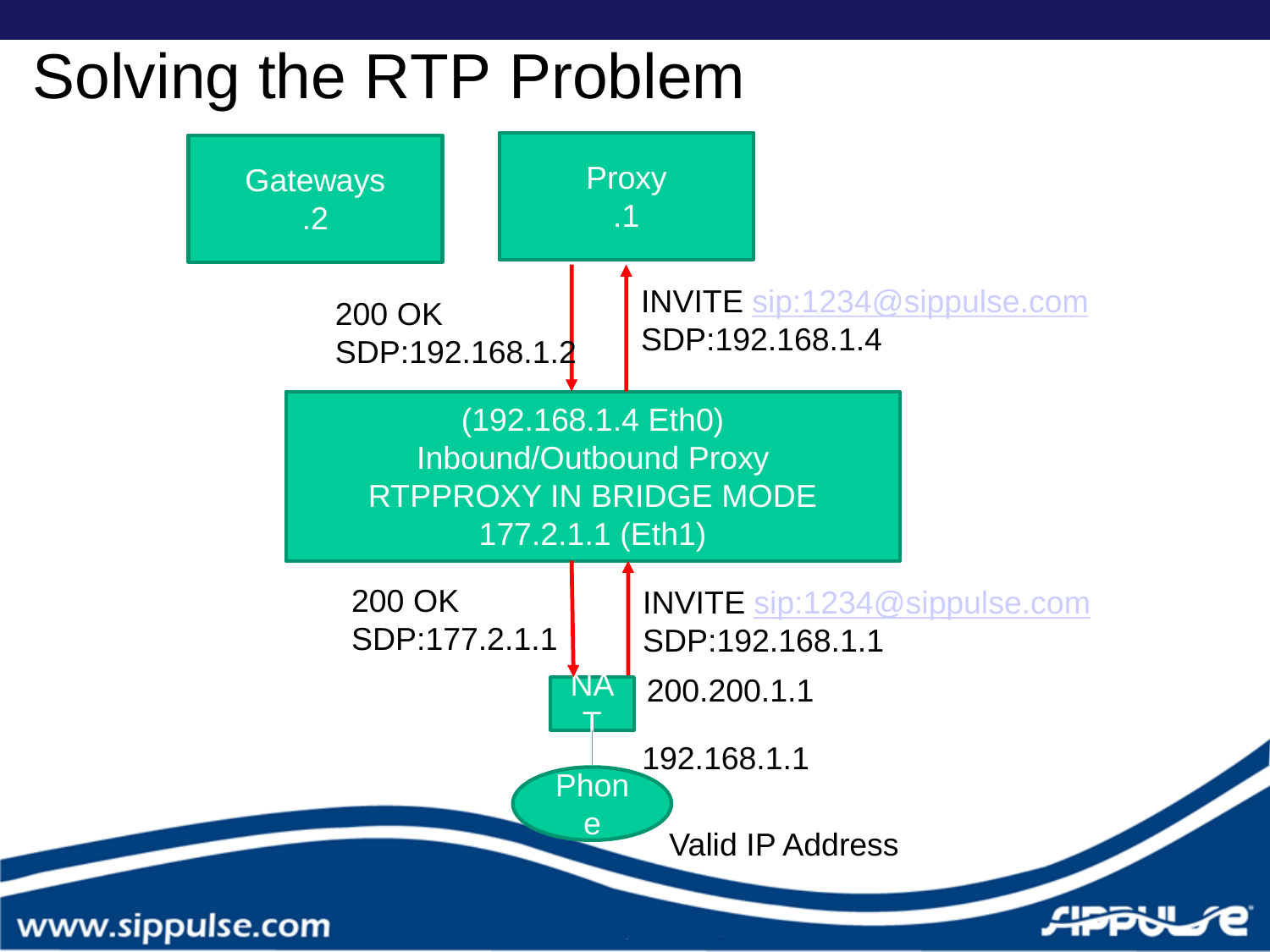#### **Alternative**

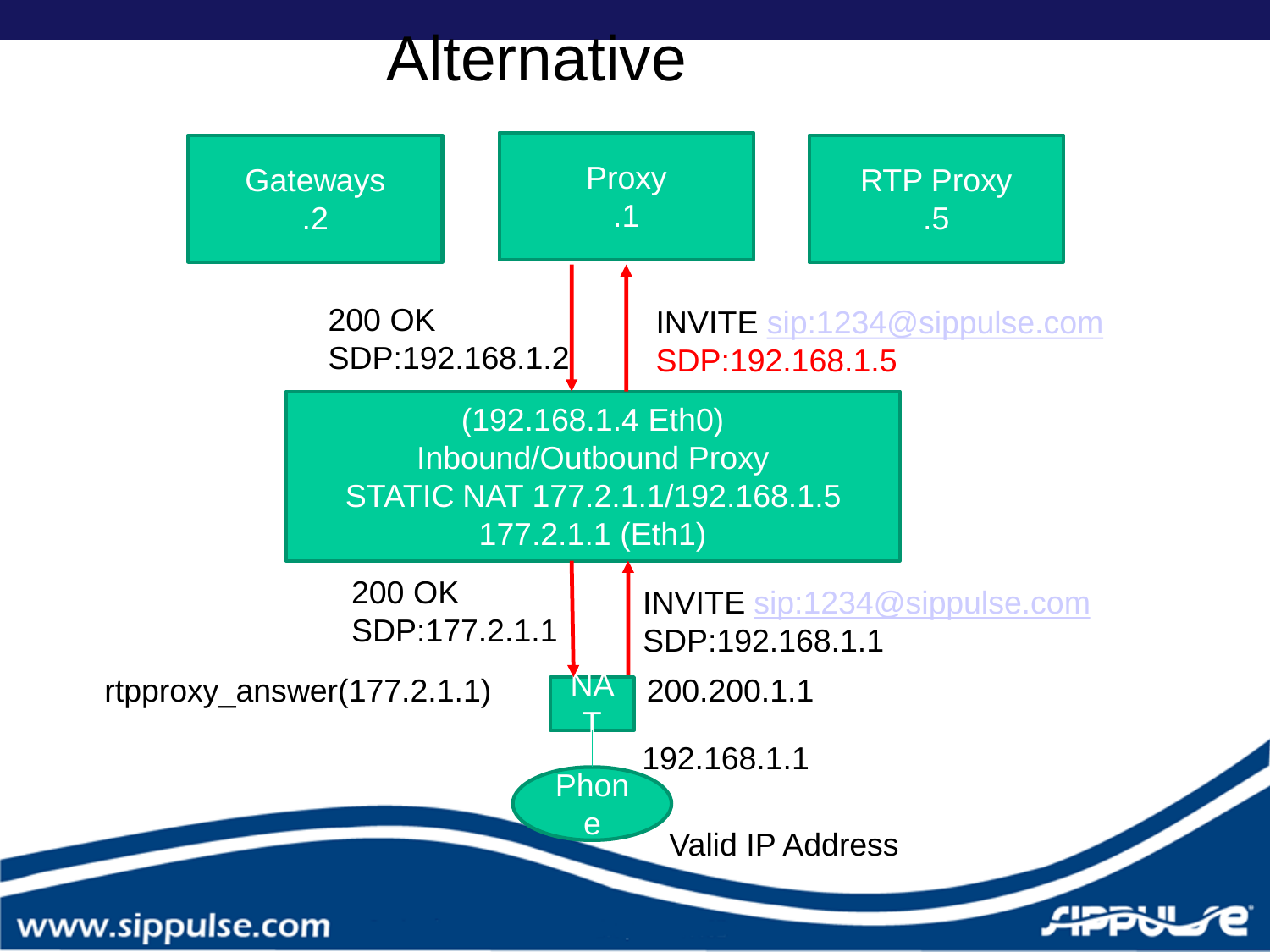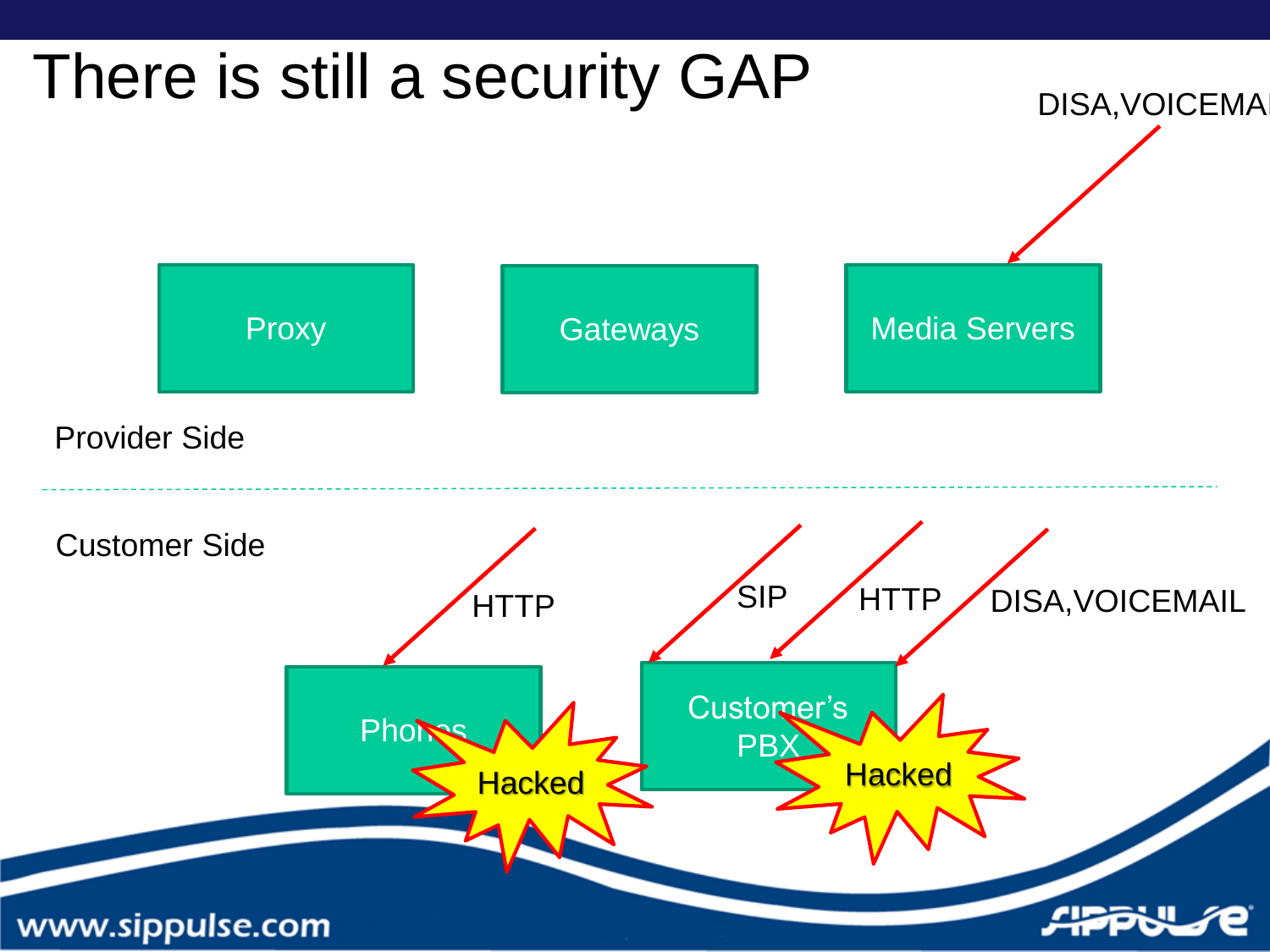### The problem with Customer's being hacked

Traffic is authenticated, Ok No failed attempts, Ok User Agent, From User Ok All normal security procedures passed

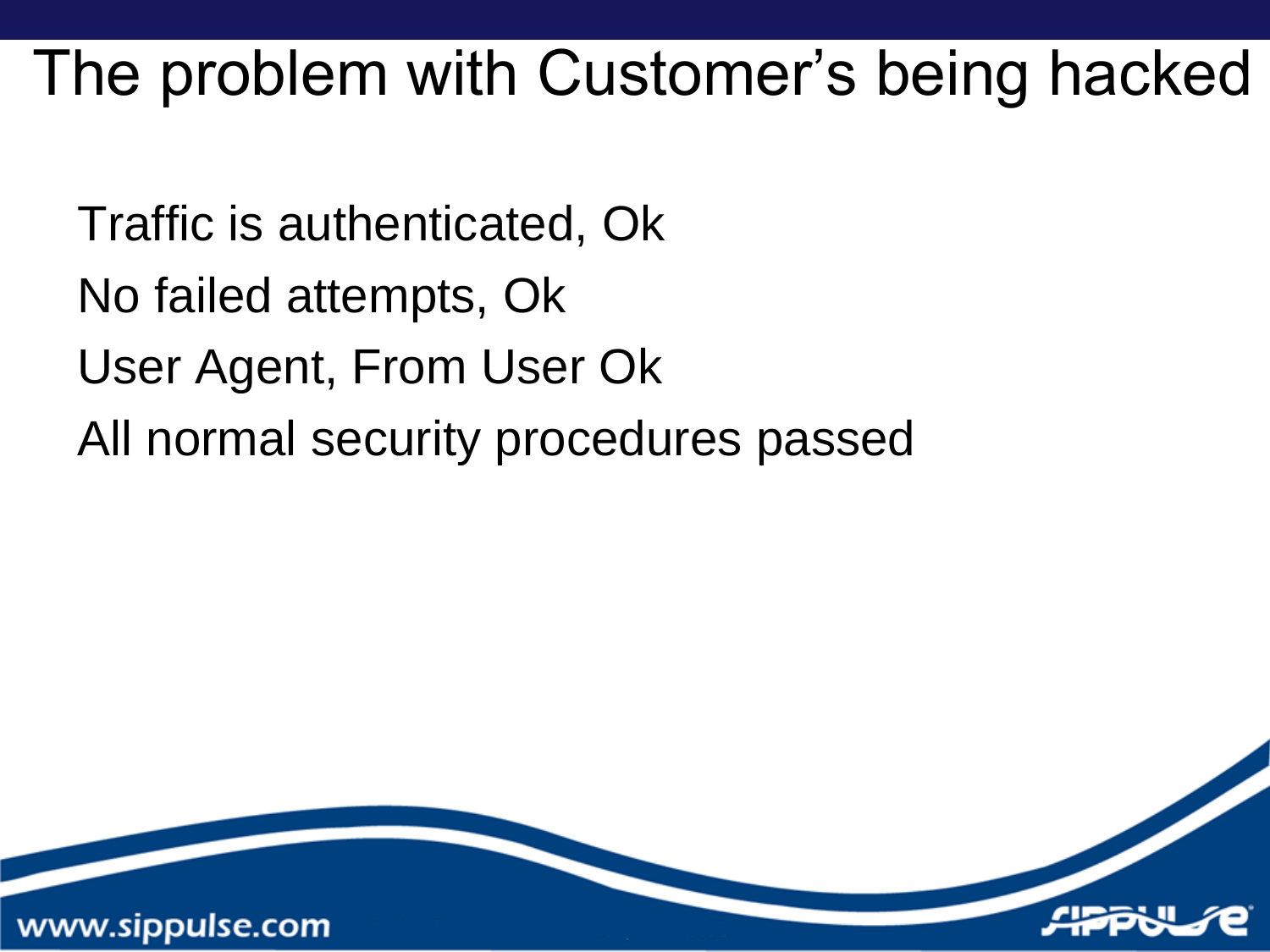### Anti-Fraud Systems are Mandatory

Pre-paid accounts

Limit losses

Very hard to enforce for some clients

**Quotas** 

Limit losses You have to manage



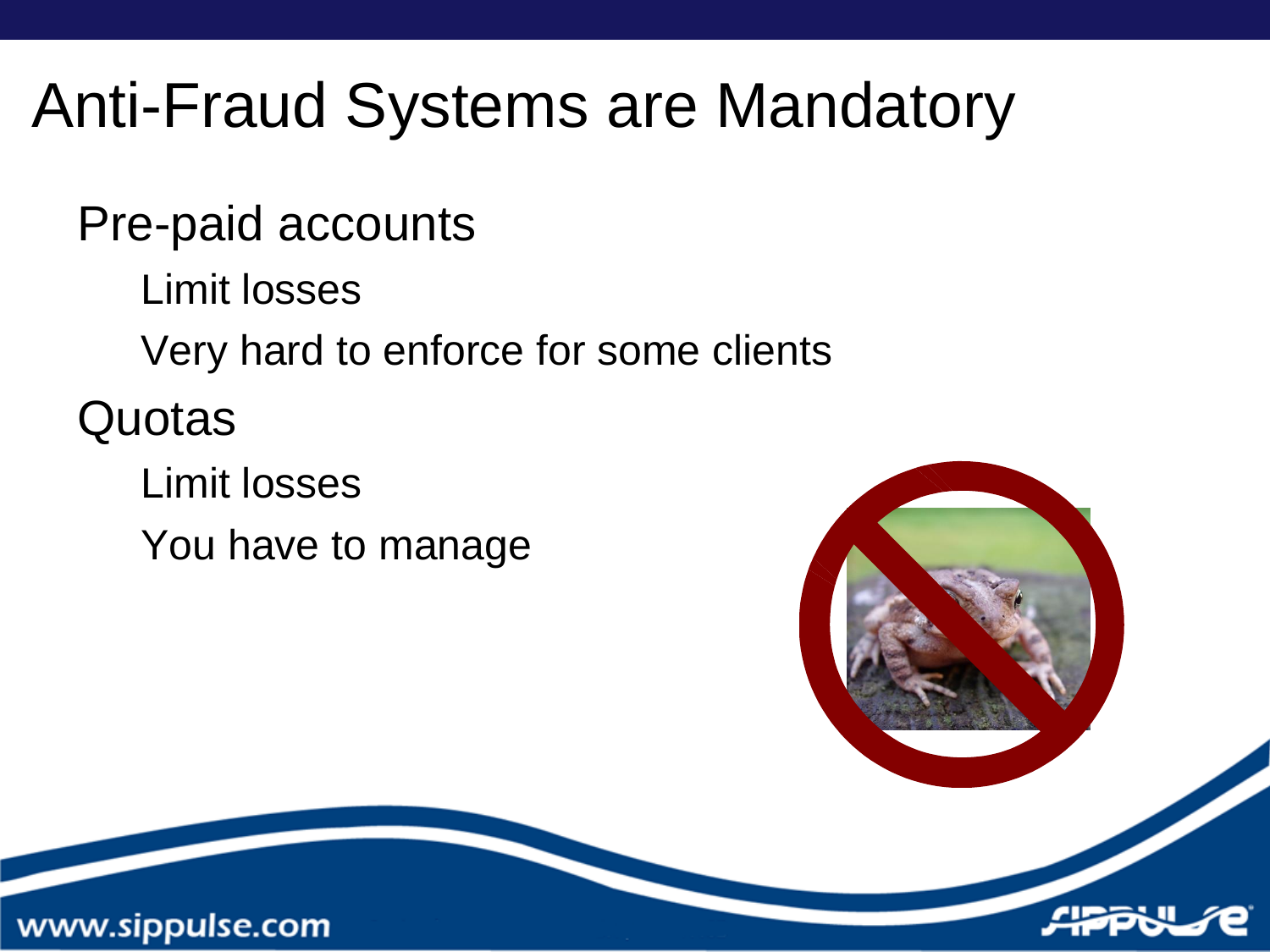| Calls on working hours: | 5<br>Number of Simultaneous Calls<br>20 |         | Calls off-hours:<br>Quota off-hours: | Number of Simultaneous Calls<br>12 |
|-------------------------|-----------------------------------------|---------|--------------------------------------|------------------------------------|
| Quota on working hours: | Quota of Daily Calls                    |         |                                      | Quota of Daily Calls               |
| Timezone:               | <b>Brazil/East</b>                      | ▼       |                                      | <b>Use DST Timezone</b>            |
|                         |                                         | Pattern |                                      |                                    |
| 00:00-08:00,1-5,*,*     |                                         |         |                                      | Ŵ                                  |
| 18:00-23:59,1-5,*,*     |                                         |         |                                      | Ť                                  |
| 00:00-23:59,6-7,*,*     |                                         |         |                                      | Ť                                  |
|                         |                                         |         |                                      |                                    |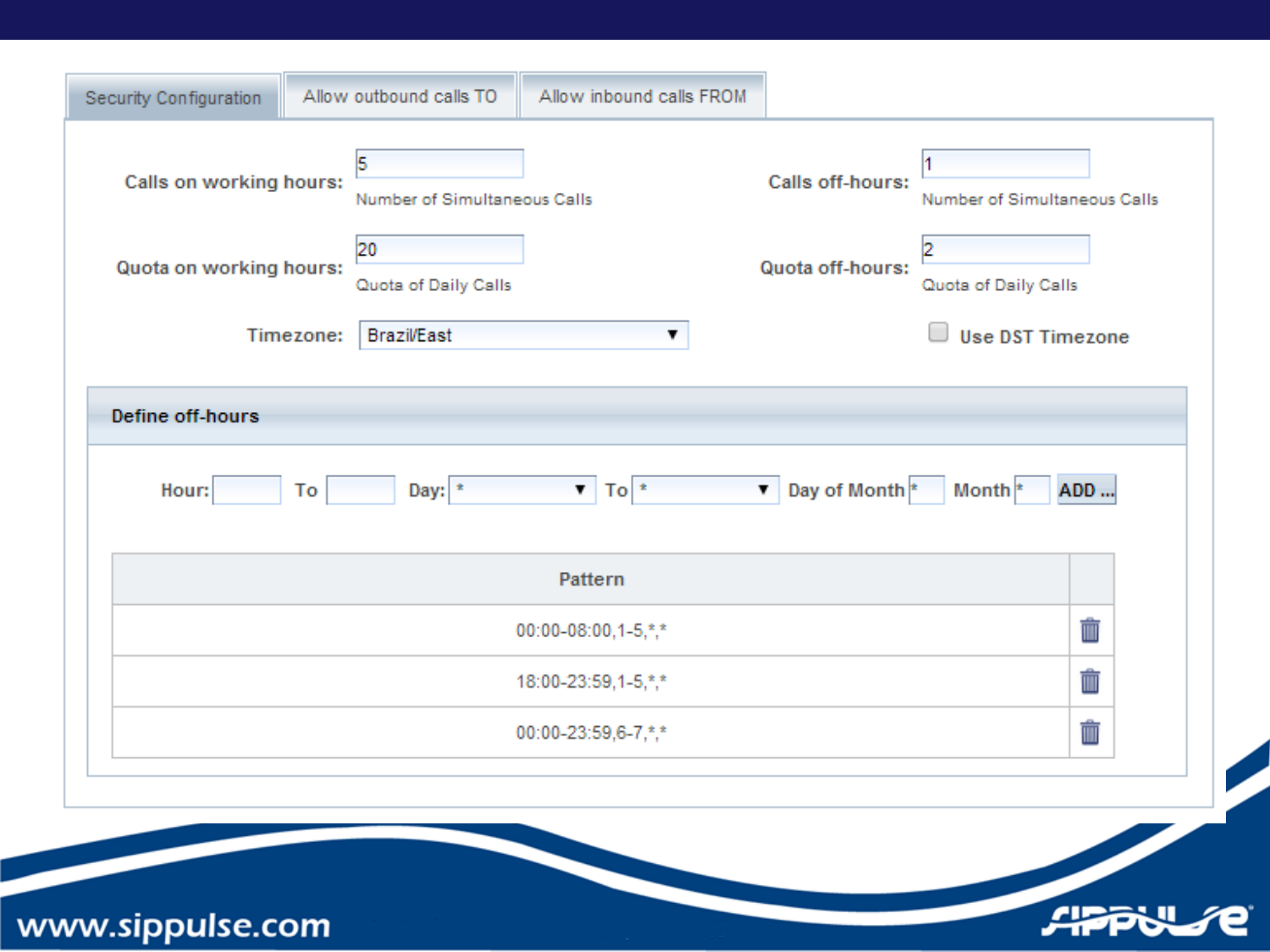

Collaborative protection. One PBX hacked automatically blocks the IP for the others **Blacklists** 

Source IP, Dialed Number, Protocol Signatures

Policies

Hour of the day, Simultaneous Calls, Quota

Mechanism, SIP Redirect

Fast over UDP (<2 ms)

Available on almost any SIP implementation

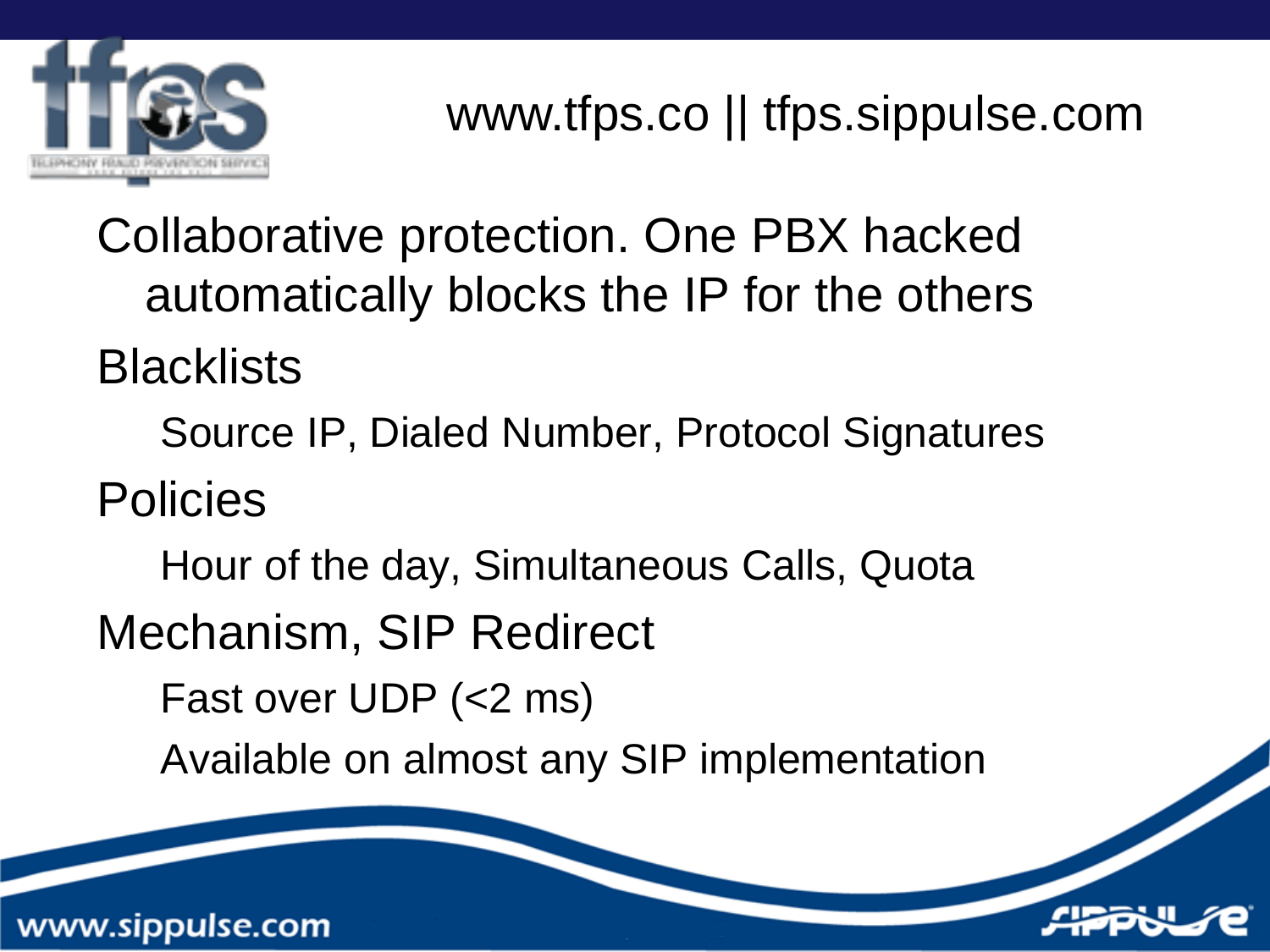### Using TFPS in OpenSIPS

```
route[fpshosted] {
 $avp(original)=$ru;
t on reply("1");
 if(is method("INVITE")) t on failure("5");
 $rd="server1.tfps.co"; $rp="9090";
 create dialog();
 $var(userid) = " "+$fU+ "@ "+ "$fd;if(is_method("INVITE")&&$DLG_status!=NULL&&$var(userid)!=null)
   set dlg profile("caller","$var(userid)");
   #Count calls for this user
   get profile size("caller","$var(userid)","$var(calls)");
   #Add headers
   append hf("P-Received: $avp(srcip)\r\nu');
   append hf("P-UA: \alpha \r\n");
   append hf("P-Calls: $var(calls)\r\n\ldots;
   if (!t relay()) {
     sl reply error();
   }
   exit;
```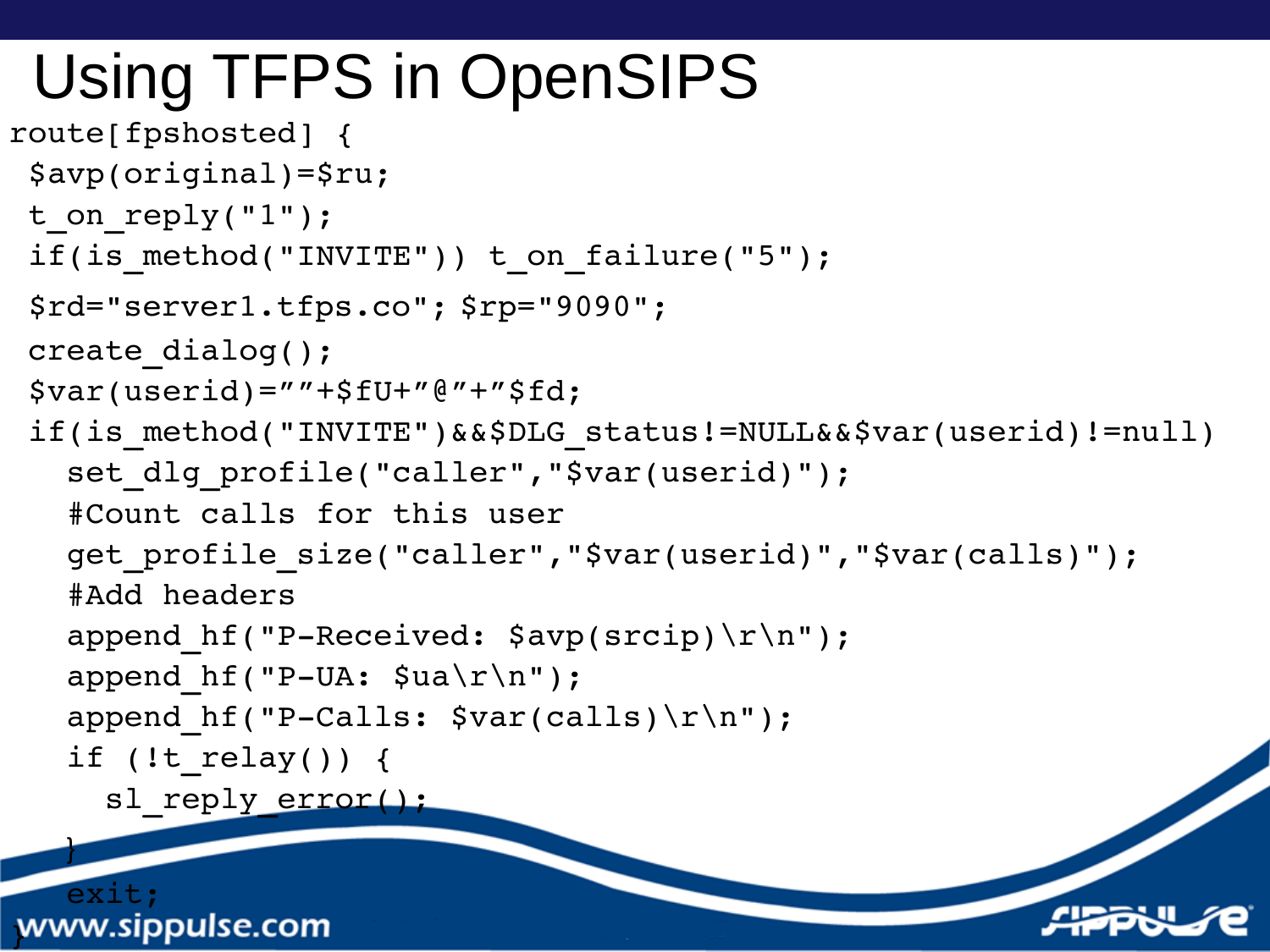#### Using TFPS in OpenSIPS failure route[5]  $\{$

```
if (t_check_status("302")) {
 get_redirects("*");
 xlog('L INFO", "P4 - FPS RESULT - $rU [$rm/$si/$fu/$ru/$ci]");
 if(Sru=-"^AAO0") {
    #Call approved restore original uri
    $ru=$avp(original);
    if(is method("INVITE")){
      if(!t relay()) {
             sl reply error(); exit;
       }
    }
  } else {
    t reply("403", "Forbidden");
    exit;
  }
 } else {
 t reply("503", "Service Unavailable");
 exit;
 }
www.sippulse.com
```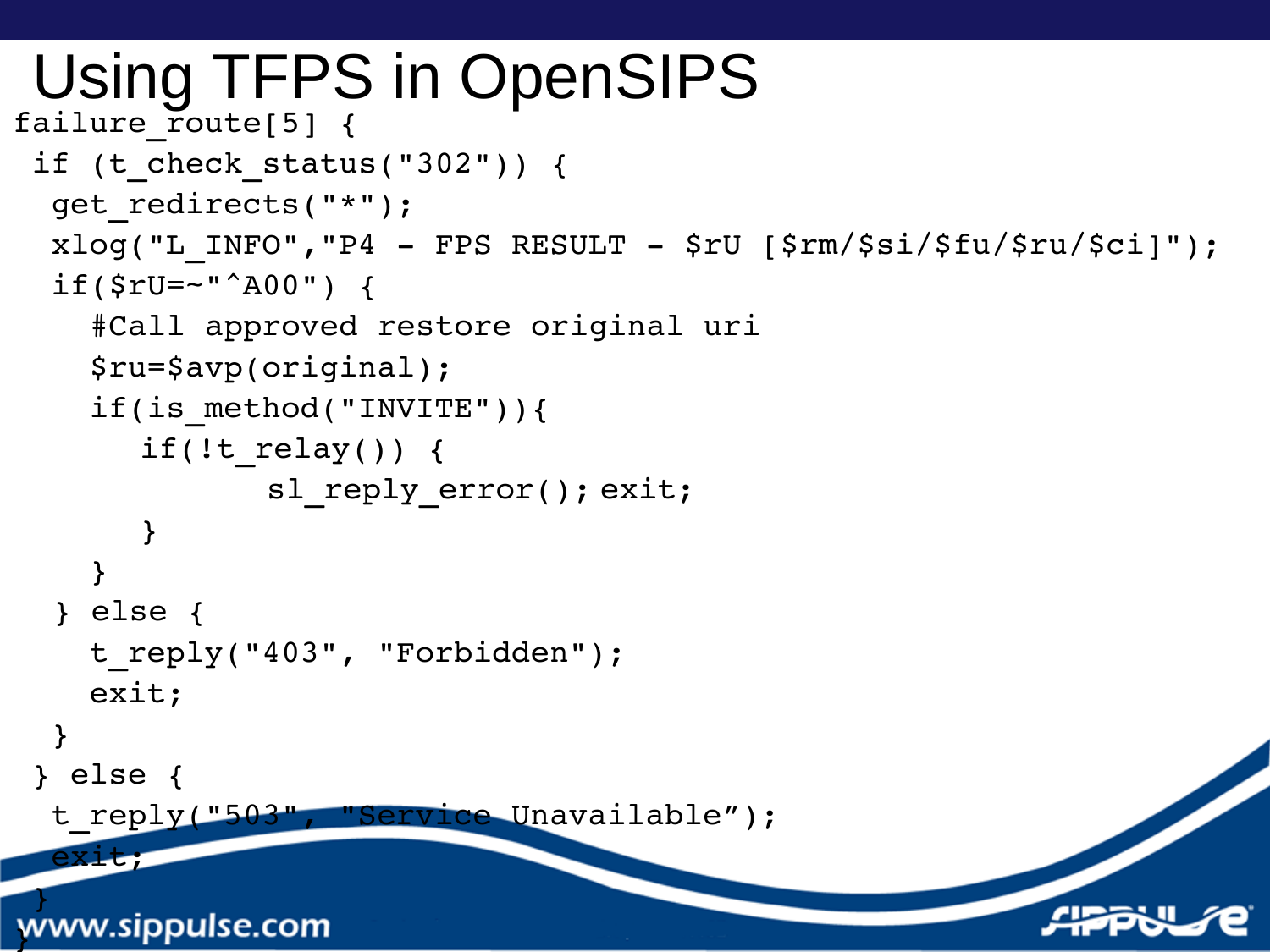### What's Next

#### SBC

Support for Attended Call Transfers Support for Call Pickup TFPS

Integration of a Security Scanner